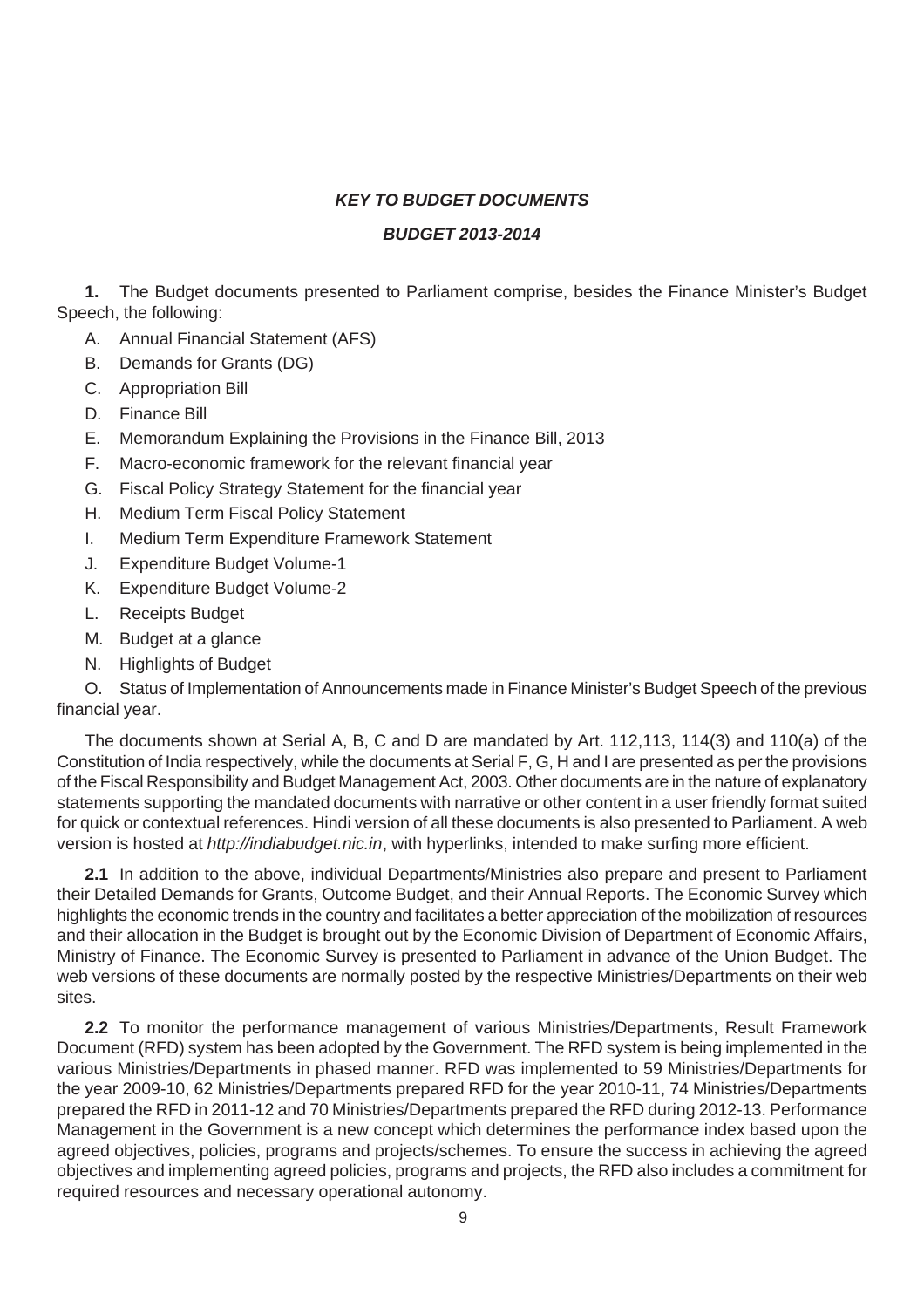**3.1** A brief description of the Budget documents listed in para 1 is given below.

**3. (A) Annual Financial Statement (AFS)**, the document as provided under Article 112, shows estimated receipts and expenditure of the Government of India for 2013-14 in relation to estimates for 2012-13 as also expenditure for the year 2011-12. The receipts and disbursements are shown under the three parts, in which Government Accounts are kept viz.,(i) Consolidated Fund, (ii) Contingency Fund and (iii) Public Account. Under the Constitution, Annual Financial Statement distinguishes expenditure on revenue account from other expenditure. Government Budget, therefore, comprises Revenue Budget and Capital Budget. The estimates of receipts and expenditure included in the Annual Financial Statement are for the expenditure net of refunds and recoveries, as will be reflected in the accounts.

The significance of the Consolidated Fund, the Contingency Fund and the Public Account as well as the distinguishing features of Revenue and Capital Budget are given briefly below.

- (i) The existence of the Consolidated Fund of India (CFI) flows from Article 266 of the Constitution. All revenues received by Government, loans raised by it, and also its receipts from recoveries of loans granted by it form the Consolidated Fund. All expenditure of Government is incurred from the Consolidated Fund of India and no amount can be drawn from the Consolidated Fund without authorisation from Parliament.
- (ii) Article 267 of the Constitution authorises the Contingency Fund of India which is an imprest placed at the disposal of the President of India to facilitate Government to meet urgent unforeseen expenditure pending authorization from Parliament. Parliamentary approval for such unforeseen expenditure is obtained, post-facto, and an equivalent amount is drawn from the Consolidated Fund to recoup the Contingency Fund. The corpus of the Contingency Fund as authorized by Parliament presently stands at  $\bar{\tau}$  500 crore.
- (iii) Moneys held by Government in Trust as in the case of Provident Funds, Small Savings collections, income of Government set apart for expenditure on specific objects like road development, primary education, Reserve/Special Funds etc. are kept in the Public Account. Public Account funds do not belong to Government and have to be finally paid back to the persons and authorities who deposited them. Parliamentary authorisation for such payments is, therefore, not required, except where amounts are withdrawn from the Consolidated Fund with the approval of Parliament and kept in the Public Account for expenditure on specific objects, in which case, the actual expenditure on the specific object is again submitted for vote of Parliament for drawal from the Public Account for incurring expenditure on the specific object.
- (iv) Revenue Budget consists of the revenue receipts of Government (tax revenues and other revenues) and the expenditure met from these revenues. Tax revenues comprise proceeds of taxes and other duties levied by the Union. The estimates of revenue receipts shown in the Annual Financial Statement take into account the effect of various taxation proposals made in the Finance Bill. Other receipts of Government mainly consist of interest and dividend on investments made by Government, fees, and other receipts for services rendered by Government. Revenue expenditure is for the normal running of Government departments and various services, interest payments on debt, subsidies, etc. Broadly, the expenditure which does not result in creation of assets for Government of India is treated as revenue expenditure. All grants given to State Governments/Union Territories and other parties are also treated as revenue expenditure even though some of the grants may be used for creation of assets.
- (v) Capital Budget consists capital receipts and capital payments. The capital receipts are loans raised by Government from public, called market loans, borrowings by Government from Reserve Bank and other parties through sale of Treasury Bills, loans received from foreign Governments and bodies, disinvestment receipts and recoveries of loans from State and Union Territory Governments and other parties. Capital payments consist of capital expenditure on acquisition of assets like land, buildings, machinery, equipment, as also investments in shares, etc., and loans and advances granted by Central Government to State and Union Territory Governments, Government companies, Corporations and other parties.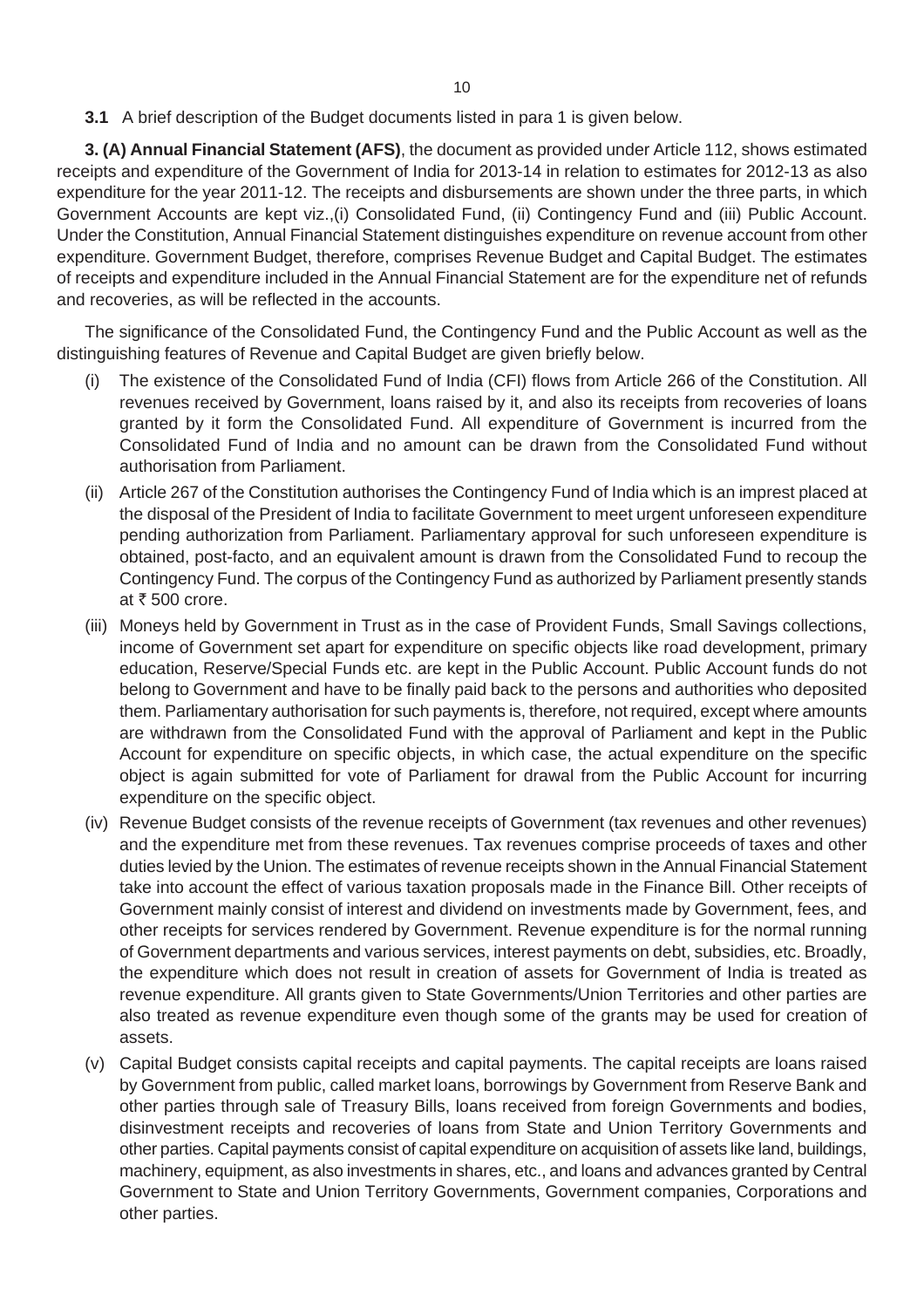- (vi) Accounting Classification
	- The estimates of receipts and disbursements in the Annual Financial Statement and of expenditure in the Demands for Grants are shown according to the accounting classification prescribed under Article 150 of the Constitution, which enables Parliament and the public to make a meaningful analysis of allocation of resources and purposes of Government expenditure.
	- The Annual Financial Statement shows separately, certain disbursements as charged on the Consolidated Fund of India, where the Constitution mandates such items of expenditure, like emoluments of the President, salaries and allowances of the Chairman and the Deputy Chairman of the Rajya Sabha and the Speaker and the Deputy Speaker of the Lok Sabha, salaries, allowances and pensions of Judges of the Supreme Court, Comptroller and Auditor-General of India and the Central Vigilance Commission, interest on and repayment of loans raised by Government and payments made to satisfy decrees of courts etc. These items of expenditure are charged on the Consolidated Fund of India and are not required to be voted by the Lok Sabha.

#### **3. (B) Demands for Grants**

- (i) Article 113 of the Constitution mandates that the estimates of expenditure from the Consolidated Fund of India included in the Annual Financial Statement and required to be voted by the Lok Sabha are submitted in the form of Demands for Grants. The Demands for Grants are presented to the Lok Sabha along with the Annual Financial Statement. Generally, one Demand for Grant is presented in respect of each Ministry or Department. However, more than one Demand may be presented for a Ministry or Department depending on the nature of expenditure. In regard to Union Territories without Legislature, a separate Demand is presented for each of the Union Territories. In budget 2013-14 there are 106 Demands for Grants. Each Demand first gives the totals of 'voted' and 'charged' expenditure as also the 'revenue' and 'capital' expenditure included in the Demand separately, and also the grand total of the amount of expenditure for which the Demand is presented. This is followed by the estimates of expenditure under different major heads of account. The breakup of the expenditure under each major head between 'Plan' and 'Non-Plan' is also given. The amounts of recoveries taken in reduction of expenditure in the accounts are also shown. A summary of Demands for Grants is given at the beginning of this document, while details of 'New Service' or 'New Instrument of Service' such as, formation of a new company, undertaking or a new scheme, etc., if any, are indicated at the end of the document.
- (ii) Each Demand normally includes the total provisions required for a service, that is, provisions on account of revenue expenditure, capital expenditure, grants to State and Union Territory Governments and also loans and advances relating to the service. Where the provision for a service is entirely for expenditure charged on the Consolidated Fund of India, for example, interest payments (Demand for Grant No. 35), a separate Appropriation, as distinct from a Demand, is presented for that expenditure and it is not required to be voted by Lok Sabha. Where, however, expenditure on a service includes both 'voted' and 'charged' items of expenditure, the latter are also included in the Demand presented for that service but the 'voted' and 'charged' provisions are shown separately in that Demand.

#### **3. (C) Appropriation Bill**

Under Article 114(3) of the Constitution, no amount can be withdrawn from the Consolidated Fund without the enactment of such a law by Parliament. After the Demands for Grants are voted by the Lok Sabha, Parliament's approval to the withdrawal from the Consolidated Fund of the amounts so voted and of the amount required to meet the expenditure charged on the Consolidated Fund is sought through the Appropriation Bill.

The whole process beginning with the presentation of the Budget and ending with discussions and voting on the Demands for Grants requires sufficiently long time. The Lok Sabha is, therefore, empowered by the Constitution to make any grant in advance in respect of the estimated expenditure for a part of the financial year pending completion of procedure for the voting of the Demands. The purpose of the 'Vote on Account' is to keep Government functioning, pending voting of 'final supply'. The Vote on Account is obtained from Parliament through an Appropriation (Vote on Account) Bill.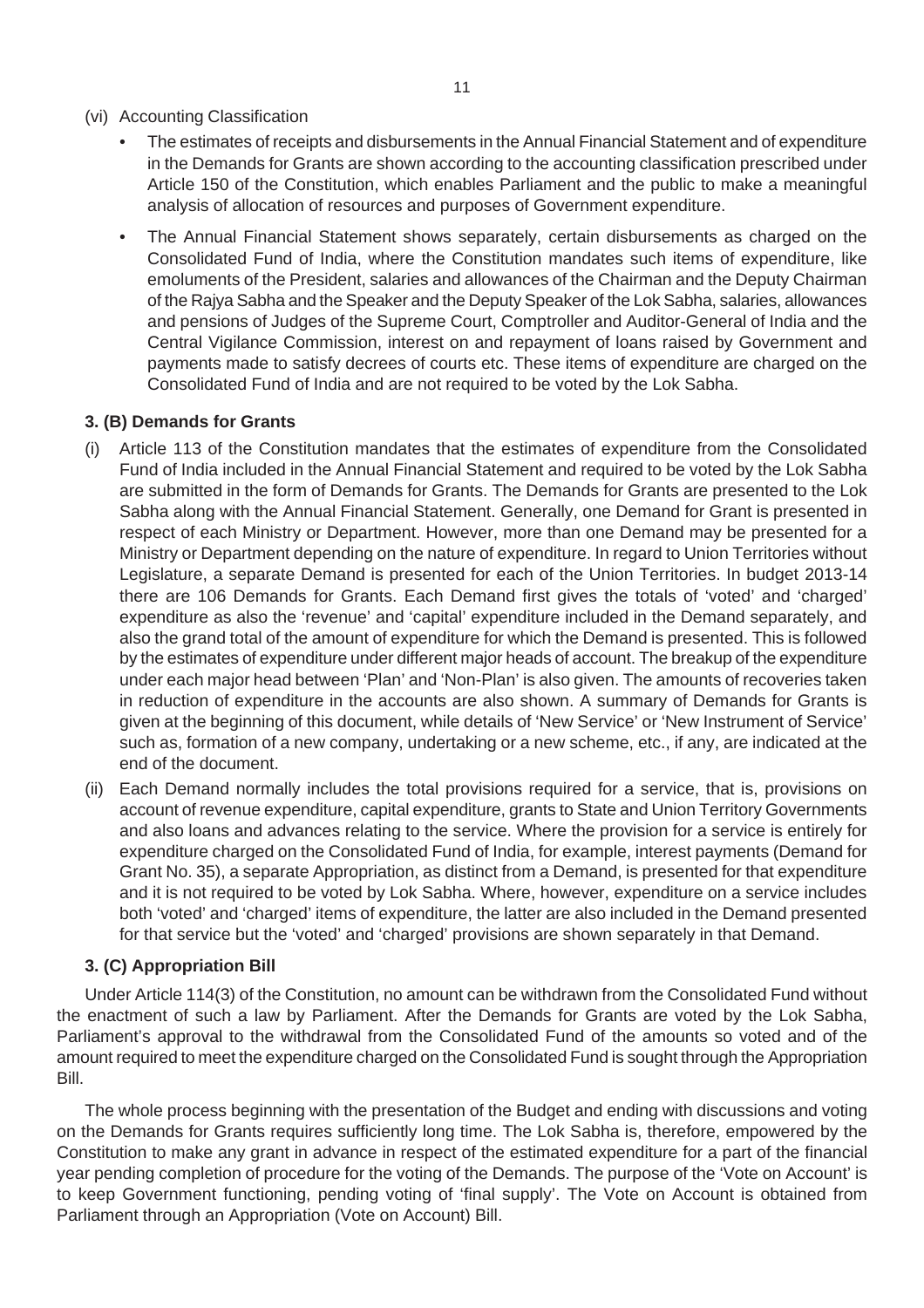#### **3. (D) Finance Bill**

At the time of presentation of the Annual Financial Statement before Parliament, a Finance Bill is also presented in fulfillment of the requirement of Article 110 (1)(a) of the Constitution, detailing the imposition, abolition, remission, alteration or regulation of taxes proposed in the Budget. A Finance Bill is a Money Bill as defined in Article 110 of the Constitution. It is accompanied by a Memorandum explaining the provisions included in it.

#### **3. (E) Memorandum Explaining the Provisions in the Finance Bill**

To facilitate understanding of the taxation proposals contained in the Finance Bill, the provisions and their implications are explained in the document titled Memorandum Explaining the Provisions of the Finance Bill.

### **3. (F) Macro-economic Framework Statement**

The Macro-economic Framework Statement, presented to Parliament under Section 3(5) of the Fiscal Responsibility and Budget Management Act, 2003 and the rules made thereunder contains an assessment of the growth prospects of the economy with specific underlying assumptions. It contains assessment regarding the GDP growth rate, fiscal balance of the Central Government and the external sector balance of the economy.

### **3. (G) Fiscal Policy Strategy Statement**

The Fiscal Policy Strategy Statement, presented to Parliament under Section 3(4) of the Fiscal Responsibility and Budget Management Act, 2003, outlines the strategic priorities of Government in the fiscal area for the ensuing financial year relating to taxation, expenditure, lending and investments, administered pricing, borrowings and guarantees. The Statement explains how the current policies are in conformity with sound fiscal management principles and gives the rationale for any major deviation in key fiscal measures.

### **3. (H) Medium-term Fiscal Policy Statement**

The Medium-term Fiscal Policy Statement, presented to Parliament under Section 3(2) of the Fiscal Responsibility and Budget Management Act, 2003, sets out three-year rolling targets for four specific fiscal indicators in relation to GDP at market prices namely (i) Revenue Deficit, (ii) Fiscal Deficit, (iii) Tax to GDP ratio and (iv) Total outstanding Debt at the end of the year. The Statement includes the underlying assumptions, an assessment of sustainability relating to balance between revenue receipts and revenue expenditure and the use of capital receipts including market borrowings for generation of productive assets.

## **3. (I) Medium-term Expenditure Framework Statement**

The Medium-term Expenditure Framework Statement, presented to Parliament under Section 3 of the Fiscal Responsibility and Budget Management Act, 2003 sets forth a three-year rolling target for the expenditure indicators with specification of underlying assumptions and risks involved. The objective of the MTEF is to provide a closer integration between budget and the FRBM Statements.

This Statement is presented separately in the session next to the session in which Budget is presented, i.e. normally in the Monsoon Session.

**3.2** To facilitate a more comprehensive understanding of the major features of the Budget, certain other explanatory documents are presented. These are briefly summarized below.

## **3. (J) Expenditure Budget Volume-1**

- (i) This document deals with revenue and capital disbursements of various Ministries/Departments and gives the estimates in respect of each under 'Plan' and 'Non-Plan'. It also gives analysis of various types of expenditure and broad reasons for the variations in estimates.
- (ii) Under the present accounting and budgetary procedures, certain classes of receipts, like payments made by one department to another and receipts of capital projects or schemes, are taken in reduction of the expenditure of the receiving department. While the estimates of expenditure included in the Demands for Grants are for the gross amounts, the estimates of expenditure included in the Annual Financial Statement are for the net expenditure, after taking into account the recoveries. The document,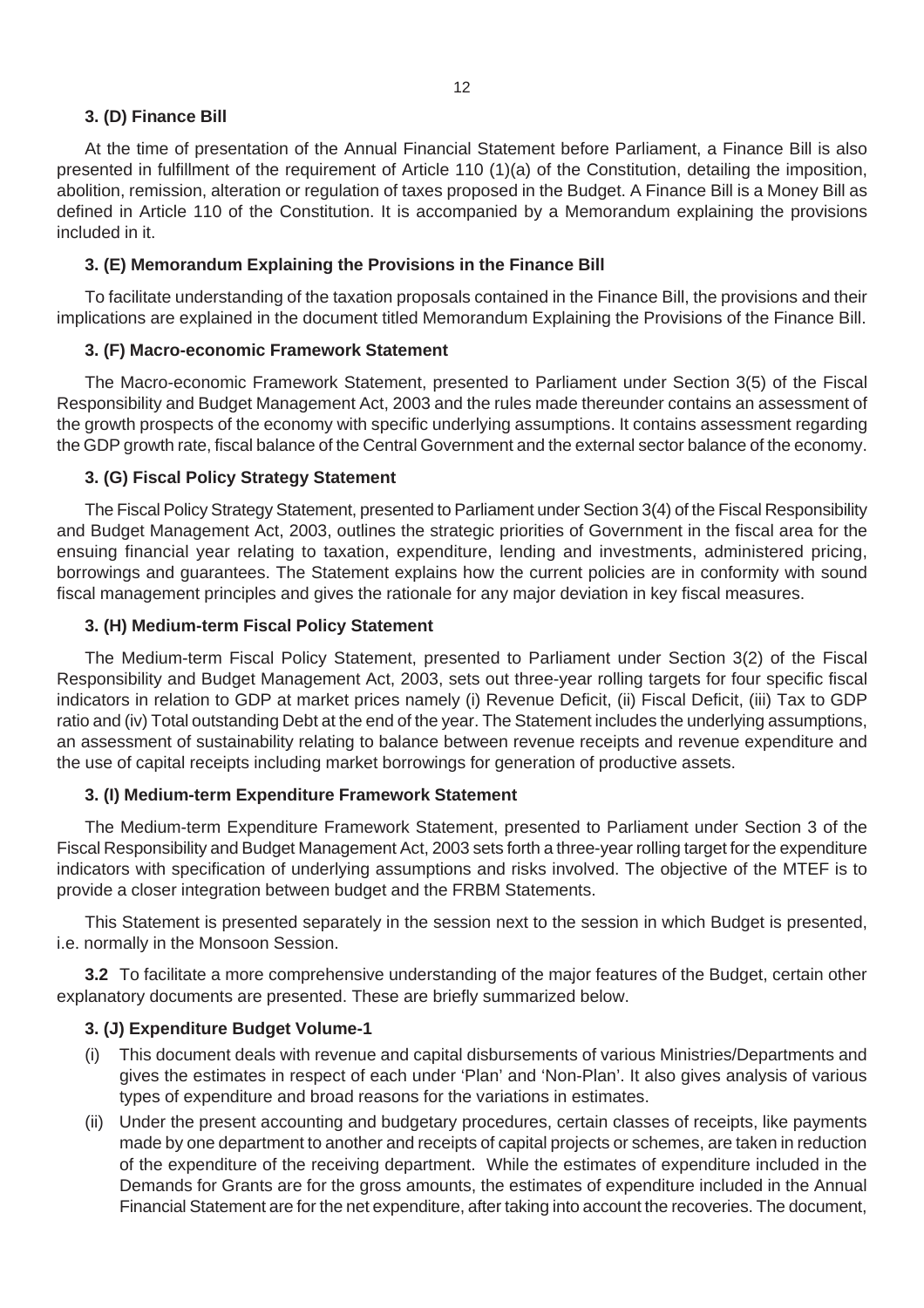Expenditure Budget, makes certain other refinements like netting expenditure of related receipts so that inflation of receipts and expenditure figures is avoided and there can be better appreciation of the magnitudes of various expenditure. Contributions to International bodies and estimated strength of establishment of various Government Departments and provision therefor are shown in separate annexes. A statement each, showing (i) Plan grants and loans released by Ministries/Departments directly to State and district level autonomous bodies, under various Central and Centrally Sponsored Plan schemes, (ii) Gender Budgeting and (iii) Schemes for Development of Scheduled Castes and Scheduled Tribes including Scheduled Caste Sub Plan (SCSP) and Tribal Sub Plan (TSP) allocations and (iv) Schemes for welfare of children are also included in this document.

#### (iii) Plan Outlay

Plan expenditure forms a sizeable proportion of the total expenditure of the Central Government. The Demands for Grants of the various Ministries show the Plan expenditure under each head separately from the Non-Plan expenditure. The Expenditure Budget Vol. 1 also gives the total Plan provisions for each of the Ministries arranged under the various heads of development and highlights the budget provisions for the more important Plan programmes and schemes. Statements showing Externally Aided projects under State and Central Plan are also included in the document. A description of important schemes included in the Plan along with the objectives, targets and achievements is given in the Outcome Budget of the respective Ministry. Variations in the estimates of Plan expenditure are also explained.

#### (iv) Public Sector Enterprises

A large part of the Plan expenditure incurred by the Central Government is through public sector enterprises. Budgetary support for financing outlays of these enterprises is provided by Government either through investment in share capital or through loans. Expenditure Budget Vol. 1 shows the estimates of capital and loan disbursements to public sector enterprises in 2012-2013 and 2013-2014 for Plan and Non-Plan purposes and also the extra budgetary resources available for financing their Plans. A detailed report on the working of public sector enterprises is given in the document titled 'Public Enterprises Survey' brought out separately by the Department of Public Enterprises. A report on the working of the enterprises under the control of various administrative Ministries is also given in the Annual Reports of the various Ministries circulated to Members of Parliament separately. The annual reports along with the audited accounts of each of the Government companies are also separately laid before Parliament. Besides, the reports of the Comptroller and Auditor General of India on the working of various public sector enterprises are also laid before Parliament.

(v) Commercial Departments

Railways is the principal departmentally-run commercial undertaking of Government. The Budget of the Ministry of Railways and the Demands for Grants relating to Railway expenditure are presented to Parliament separately. The total receipts and expenditure of the Railways are, however, incorporated in the Annual Financial Statement of the Government of India. To portray the actual working and not inflate either receipts or expenditure, the expenditure as reflected in the Receipts Budget & Expenditure Budget Vol. 1 and Vol. 2 has been taken net of receipts of the departmental commercial undertakings.

- (vi) The receipts and expenditure of the Defence Demands shown in the Annual Financial Statement, are explained in greater detail in the document Defence Services Estimates presented along with the Detailed Demands for Grants of the Ministry of Defence.
- (vii) The details of grants given to bodies other than State and Union Territory Governments are given in the statements of Grants-in-aid paid to non-Government bodies appended to Detailed Demands for Grants of the various Ministries. Annexure 5 to Expenditure Budget Vol.1 shows details of grants-inaid exceeding  $\bar{\tau}$  5 lakhs (recurring) or  $\bar{\tau}$  10 lakhs (non-recurring) to private institutions, organizations and individuals sanctioned during the year 2011-12.

#### **3. (K) Expenditure Budget Volume-2**

The provisions made for a scheme or a programme may spread over a number of Major Heads in the Revenue and Capital sections in a Demand for Grants. In the Expenditure Budget Vol. 2, the estimates made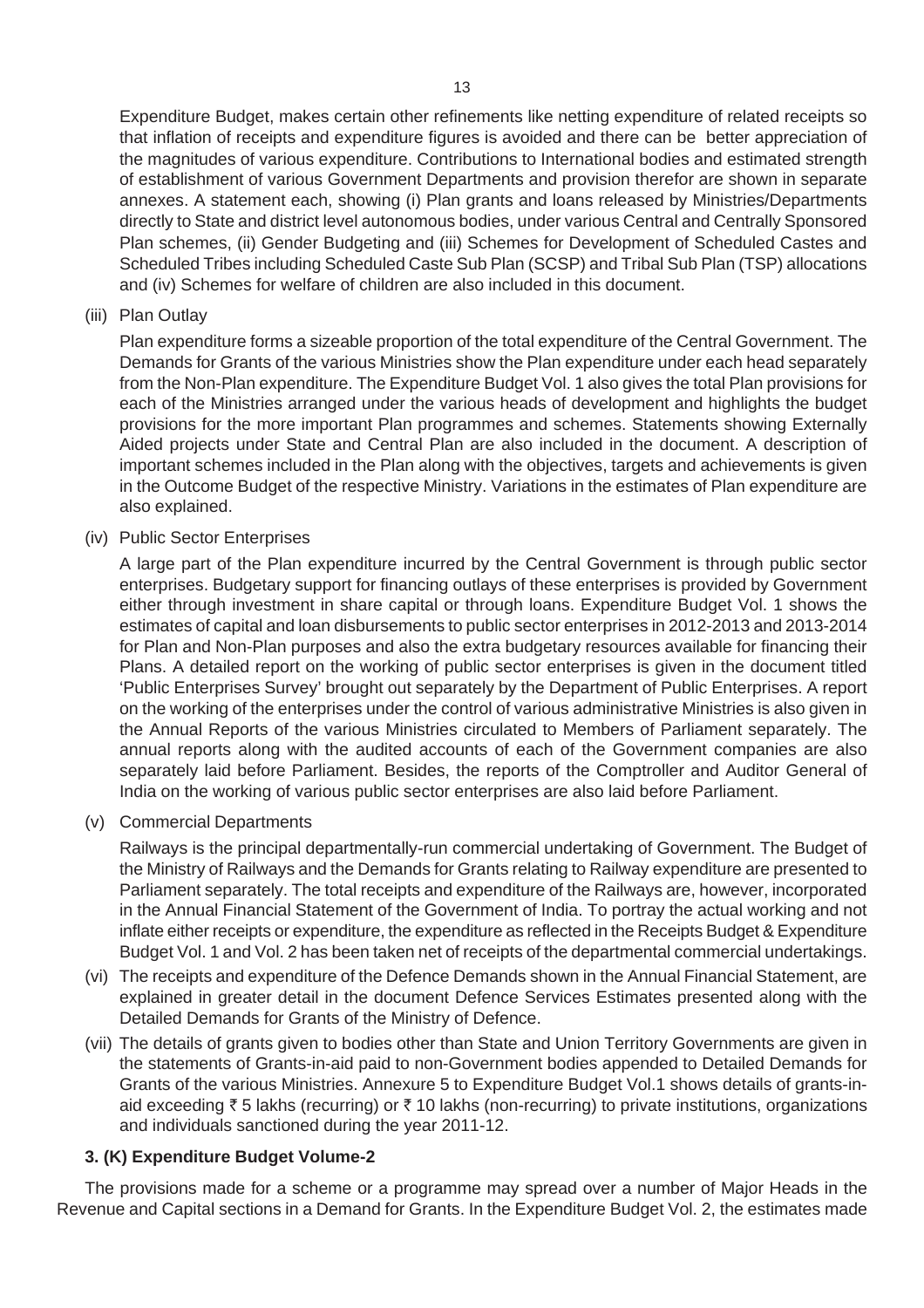for a scheme/programme are brought together and shown on a net basis at one place, by Major Heads. To understand the objectives underlying the expenditure proposed for various schemes and programmes in the Demands for Grants, suitable explanatory notes are included in this volume in which, wherever necessary, brief reasons for variations between the Budget estimates and Revised estimates for the current year and requirements for the ensuing Budget year are also given.

## **3. (L) Receipts Budget**

Estimates of receipts included in the Annual Financial Statement are further analysed in the document "Receipts Budget". The document provides details of tax and non-tax revenue receipts and capital receipts and explains the estimates. The document also provides the arrears of tax revenues and non-tax revenues, as mandated under the Fiscal Responsibility and Budget Management Rules, 2004. Trend of receipts and expenditure along with deficit indicators, statement pertaining to National Small Savings Fund (NSSF), statement of revenues foregone, statement of liabilities, statement of guarantees given by the government, statements of assets and details of external assistance are also included in Receipts Budget.

### **3. (M) Budget at a Glance**

- (i) This document shows in brief, receipts and disbursements along with broad details of tax revenues and other receipts. This document also exhibits broad break-up of expenditure - Plan and Non-Plan, allocation of Plan outlays by sectors as well as by Ministries/Departments and details of resources transferred by the Central Government to State and Union Territory Governments. This document also shows the revenue deficit, the gross primary deficit and the gross fiscal deficit of the Central Government. The excess of Government's revenue expenditure over revenue receipts constitutes revenue deficit of Government. The difference between the total expenditure of Government by way of revenue, capital and loans net of repayments on the one hand and revenue receipts of Government and capital receipts which are not in the nature of borrowing but which finally accrue to Government on the other, constitutes gross fiscal deficit. Gross primary deficit is measured by gross fiscal deficit reduced by gross interest payments. In the Budget documents 'gross fiscal deficit' and 'gross primary deficit' have been referred to in abbreviated form 'fiscal deficit' and 'primary deficit', respectively. This document also shows liabilities of the Government on account of securities (bonds) issued in lieu of oil and fertilizer subsidies.
- (ii) The document also includes a statement indicating the quantum and nature (share in Central Taxes, grants/loan) of the total Resources transferred to States and Union Territory Governments. Details of these transfers by way of share of taxes, grants-in-aid and loans are given in Expenditure Budget Volume 1. Bulk of grants and loans are disbursed by the Ministry of Finance and are included in the Demand 'Transfers to State and Union Territory Governments'. The grants and loans released to States and Union Territories by other Ministries/Departments are provided for in their respective Demands.

## **3. (N) Highlights of Budget**

This document explains the key features of the Budget 2013-2014, inter alia, indicating the prominent achievements in various sectors of the economy. It also explains, in brief, the budget proposals for allocation of funds to be made in important areas. The summary of tax proposals is also reflected in the document.

#### **3. (O) Detailed Demands for Grants**

The Detailed Demands for Grants are laid on the table of the Lok Sabha sometime after the presentation of the Budget, but before the discussion on Demands for Grants commences. Detailed Demands for Grants further elaborate the provisions included in the Demands for Grants as also actual expenditure during the previous year. A break-up of the estimates relating to each programme/organisation, wherever the amount involved is not less than ₹10 lakhs, is given under a number of object heads which indicate the categories and nature of expenditure incurred on that programme, like salaries, wages, travel expenses, machinery and equipment, grants-in-aid, etc. At the end of these Detailed Demands are shown the details of recoveries taken in reduction of expenditure in the accounts.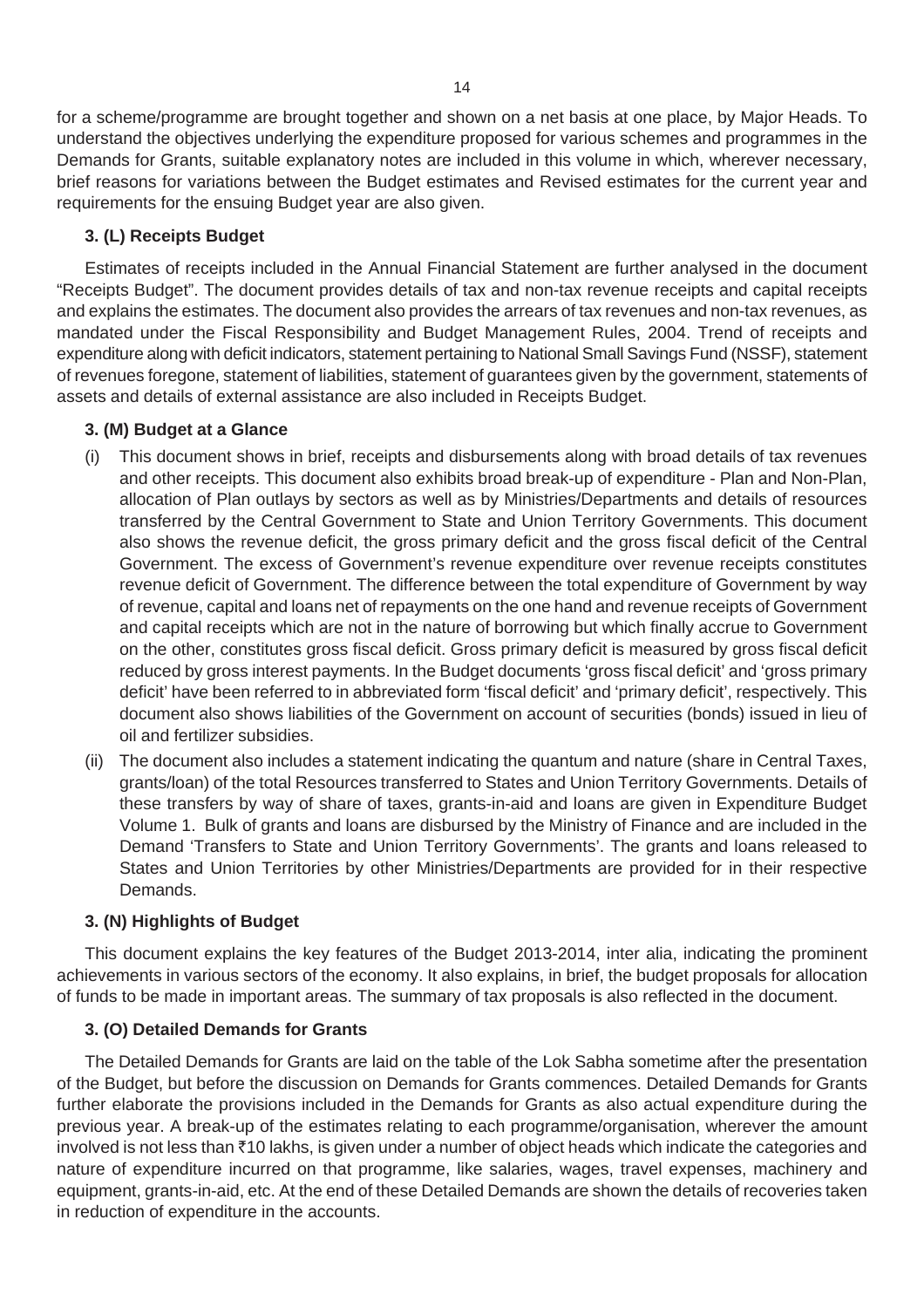## **3. (P) Outcome Budget**

- (i) With effect from Financial Year 2007-08, the Performance Budget and the Outcome Budget hitherto presented to Parliament separately by Ministries/Departments, are merged and presented as a single document titled "Outcome Budget" by each Ministry/Department in respect of all Demands/ Appropriations controlled by them, except those exempted from this requirement. Outcome Budget broadly indicates physical dimensions of the financial budget of a Ministry/Department, indicating actual physical performance in the preceding year (2011-2012), performance in the first nine months (up to December) of the current year (2012-2013) and the targeted performance during the ensuing year (2013-2014).
- (ii) Outcome Budget contains a brief introductory note on the organization and function of the Ministry/ Department, list of major programmes/schemes implemented by the Ministry/Department, its mandate, goal and policy framework, budget estimates, scheme-wise analysis of physical performance and linkage between financial outlays and outcome, review covering overall trends in expenditure vis-avis budget estimates in recent years, review of performance of statutory and autonomous bodies under the administrative control of the Ministry/Department, reform measures, targets and achievements and plan for future refinements.
- (iii) As far as feasible, coverage of women and SC/ST beneficiaries under various developmental schemes and schemes for the benefit of North Eastern Region are also separately indicated.

### **3. (Q) Annual Reports**

A descriptive account of the activities of each Ministry/Department during the year 2012-2013 is given in the document Annual Report which is brought out separately by each Ministry/Department and circulated to Members of Parliament at the time of discussion on the Demands for Grants.

#### **3. (R) Economic Survey**

The Economic Survey brings out the economic trends in the country which facilitates a better appreciation of the mobilisation of resources and their allocation in the Budget. The Survey analyses the trends in agricultural and industrial production, infrastructure, employment, money supply, prices, imports, exports, foreign exchange reserves and other relevant economic factors which have a bearing on the Budget, and is presented to the Parliament ahead of the Budget for the ensuing year.

The Budget of the Central Government is not merely a statement of receipts and expenditure. Since Independence, with the launching of Five Year Plans, it has also become a significant statement of government policy. The Budget reflects and shapes, and is, in turn, shaped by the country's economy. For a better appreciation of the impact of government receipts and expenditure on the other sectors of the economy, it is necessary to group them in terms of economic magnitudes, for example, how much is set aside for capital formation, how much is spent directly by the Government and how much is transferred by Government to other sectors of the economy by way of grants, loans, etc. This analysis is contained in the Economic and Functional Classification of the Central Government Budget which is brought out by the Ministry of Finance separately.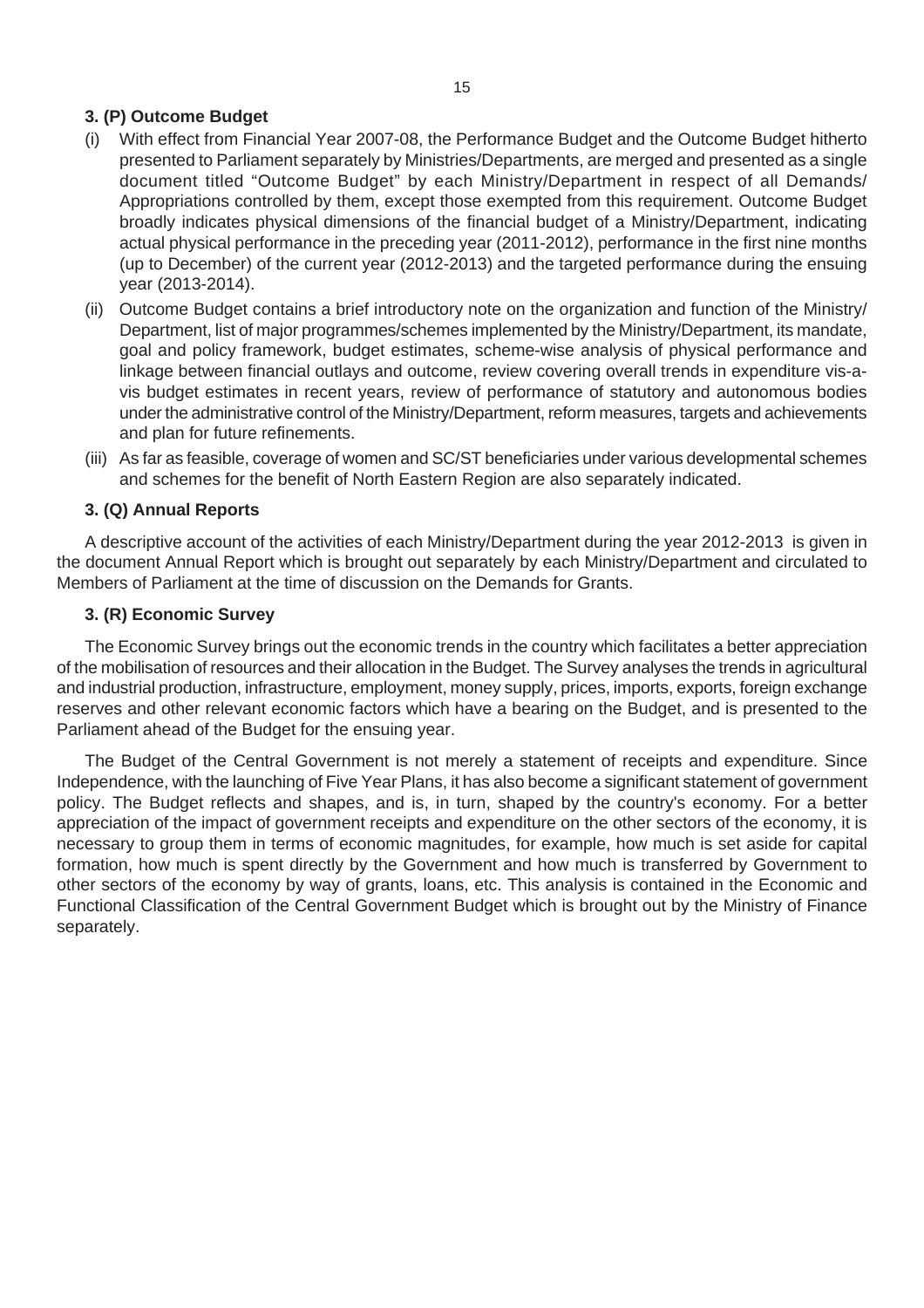# 16

## **INDEX**

| <b>Topics</b>                                            |                      | Paragraph Number                                     |
|----------------------------------------------------------|----------------------|------------------------------------------------------|
| Accounting classification                                | .                    | 3(A)(vi)                                             |
| <b>Annual Financial Statement</b>                        | $\cdots$             | $3(A),3(A)(iv),(vi),3(B)(i),3(D),3(J)(ii),$          |
|                                                          |                      | (v), (vi), 3(L)                                      |
| <b>Annual Report</b>                                     | .                    | 2.1,3(J)(iv),3(Q)                                    |
| Appropriation                                            | $\cdots$             | 3(B)(ii), 3(P)                                       |
| Appropriation Bill                                       | .                    | 3(C)                                                 |
| Appropriation (Vote on Account) Bill                     | $\cdots$             | 3(C)                                                 |
| <b>Budget at a Glance</b>                                | $\cdots$             | 3(M)                                                 |
| Budget/Budget of the Central Government                  |                      | 3(R)                                                 |
| <b>Capital Budget</b>                                    | .                    | 3(A), 3(A)(v)                                        |
| <b>Charged Expenditure</b>                               | .                    |                                                      |
| <b>Consolidated Fund</b>                                 | .                    | 3(B)(i)                                              |
|                                                          | $\cdots$             | $3(A),3(A)(i), (ii), (iii), (vi),3(B)(i), (ii),3(C)$ |
| <b>Contingency Fund</b>                                  | $\cdots$             | 3(A), 3(A)(ii)                                       |
| <b>Defence Services Estimates</b>                        | $\cdots$             | 3(J)(vi)                                             |
| <b>Demands for Grants</b>                                | .                    | 3(A)(vi),3(B)(i),3(C),3(J)(ii),                      |
|                                                          |                      | (iii), (v), 3(K), 3(O), 3(Q)                         |
| <b>Detailed Demands for Grants</b>                       | .                    | 2.1,3(J)(vi),(vii),3(O)                              |
| <b>Economic Survey</b>                                   | $\cdots$             | 2.1,3(R)                                             |
| <b>Expenditure Budget</b>                                | $\cdots$             | $3(J), (ii), (iii), (iv), (vii), 3(K), 3(M)$ (ii)    |
| <b>External Assistance</b>                               | .                    | 3(L)                                                 |
| <b>Extra Budgetary Resources</b>                         | $\cdots$             | 3(J)((iv))                                           |
| <b>Finance Bill</b>                                      | .                    | 3(A)(iv),3(D),3(E)                                   |
| <b>Fiscal Deficit</b>                                    | $\cdots$             | 3(H), 3(M)(i)                                        |
| <b>Fiscal Policy Strategy Statement</b>                  | $\cdots$             | 3(G)                                                 |
| Grants-in-aid                                            | $\cdots$             | 3(J)(vii)                                            |
| Guarantees given by the Central Government               | $\cdots$             | 3(L)                                                 |
| International Bodies - Contribution to Market Loans      | $\cdots$             | 3(J)(ii)                                             |
| Macro-economic Framework Statement                       | $\cdots$             | 3(F)                                                 |
| Medium-term Fiscal Policy Statement                      | .                    | 3(H)                                                 |
| Medium-term Expenditure Framework Statement              | $\cdots$             | 3(l)                                                 |
| Memorandum Explaining the Provisions in the Finance Bill |                      | 3(D), 3(E)                                           |
| <b>New Service</b>                                       | $\cdots$             | 3(B)(i)                                              |
| Outcome Budget                                           | $\cdots$             | 2.1,3(J)(iii),3(P)(i),(ii)                           |
| Plan Outlay                                              | .                    |                                                      |
| <b>Public Account</b>                                    | $\cdots$             | 3(J)(iii), 3(M)(i)                                   |
|                                                          | $\cdots$             | 3(A),3(A)(iii), (v)                                  |
| <b>Public Enterprises Survey</b>                         | $\cdots$             | 3(J)(iv)                                             |
| <b>Public Sector Enterprises</b>                         | $\cdots$             | 3(J)(iv)                                             |
| Railways                                                 | .                    | 3(J)(v)                                              |
| <b>Receipts Budget</b>                                   | $\cdots$             | 3(J)(v), 3(L)                                        |
| Resources transferred to States/Union Territories        | $\cdots$             | 3(M)(i),(ii)                                         |
| <b>Result Framework Document</b>                         | $\sim$ $\sim$ $\sim$ | 2.2                                                  |
| Revenue Budget                                           | $\cdots$             | 3(A)(iv)                                             |
| <b>Revenue Deficit</b>                                   | .                    | 3(H), 3(M)(i)                                        |
| Strength of Establishment of Govt Deptts                 | $\cdots$             | 3(J)(ii)                                             |
| Summary of Demands for Grants                            | $\cdots$             | 3(B)(i)                                              |
| <b>Treasury Bills</b>                                    | $\sim$ $\sim$ $\sim$ | 3(A)(v)                                              |
| Vote on Account                                          | $\sim$ $\sim$ $\sim$ | 3(C)                                                 |